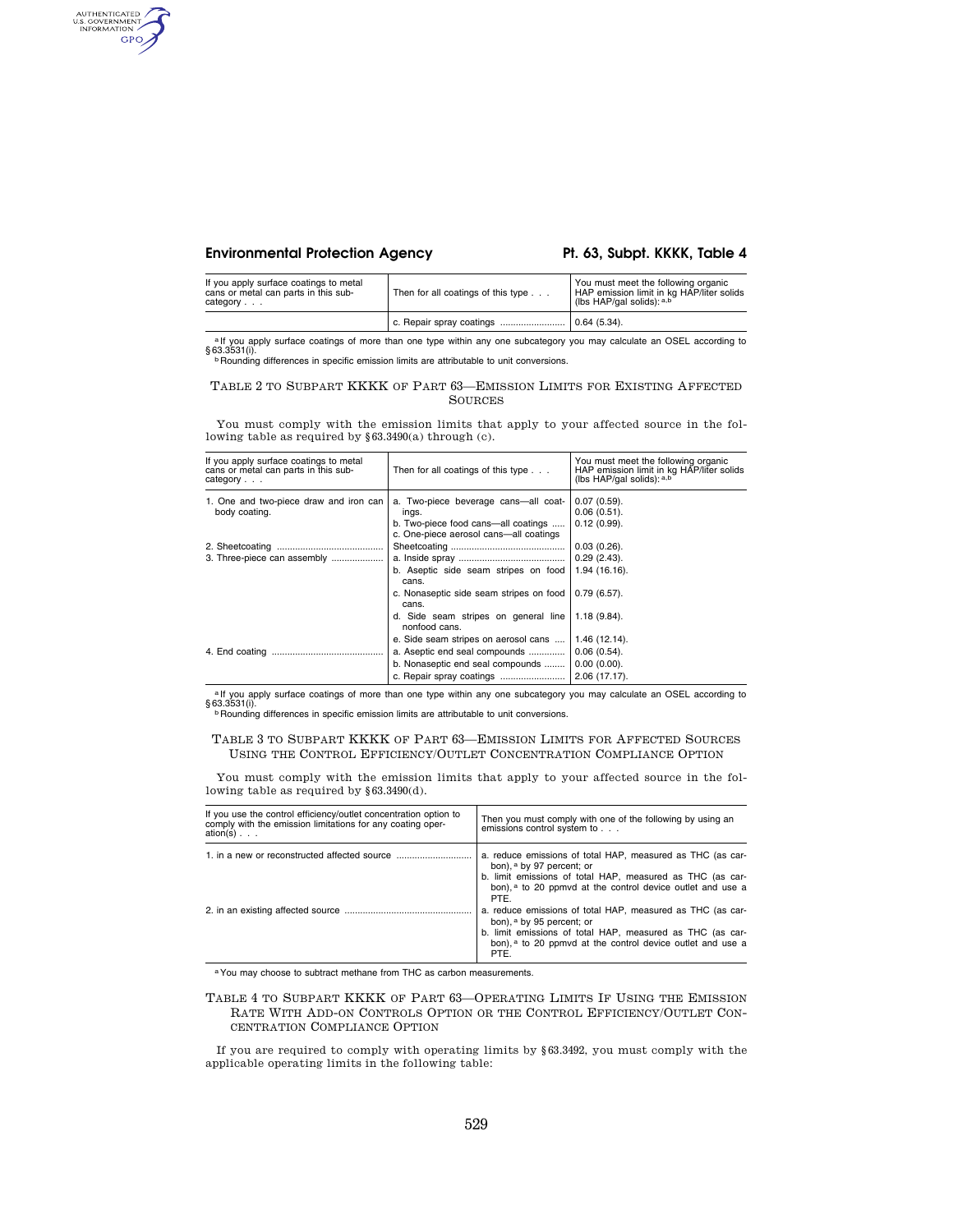# **Pt. 63, Subpt. KKKK, Table 4 40 CFR Ch. I (7–1–09 Edition)**

| For the following device  | You must meet the following operating limit<br>$\cdots$                                                                                                                                                                                                                  | And you must demonstrate continuous com-<br>pliance with the operating limit by                                                                                                                                                                                                                                                                                                                                                                                                                     |
|---------------------------|--------------------------------------------------------------------------------------------------------------------------------------------------------------------------------------------------------------------------------------------------------------------------|-----------------------------------------------------------------------------------------------------------------------------------------------------------------------------------------------------------------------------------------------------------------------------------------------------------------------------------------------------------------------------------------------------------------------------------------------------------------------------------------------------|
| 1. Thermal oxidizer       | a. The average combustion temperature in<br>each 3-hour block period must not fall<br>below the combustion temperature limit<br>established according to §63.3546(a) or<br>§63.3556(a).                                                                                  | i. Collecting the combustion temperature<br>according to<br>\$63.3547(c)<br>data<br>§63.3557(c);<br>ii. Reducing the data to 3-hour block aver-<br>ages; and<br>iii. Maintaining the 3-hour block average<br>combustion temperature at or above the<br>temperature limit established according to<br>§63.3546(a) or §63.3556(a).                                                                                                                                                                    |
| 2. Catalytic oxidizer     | a. The average temperature difference<br>across the catalyst bed in each 3-hour pe-<br>riod does not fall below the temperature<br>difference limit established according to<br>§63.3546(b)(2) or §63.3556(b)(2); or                                                     | i. Collecting the temperature data according<br>to §63.3547(c) or §63.3578(c);<br>ii. Reducing the data to 3-hour block aver-<br>ages; and<br>iii. Maintaining the 3-hour block average<br>temperature difference at or above the<br>temperature difference limit established<br>§ 63.3546(b)(2)<br>according<br>to<br>or<br>$\S 63.3556(b)(2)$ .                                                                                                                                                   |
|                           | b. The average temperature measured at<br>the inlet to the catalyst bed in each 3-hour<br>block period must not fall below the limit<br>established according to $§63.3546(b)$ or<br>$§63.3556(b);$ and                                                                  | i. Collecting the temperature data according<br>to §63.3547(c) or §63.3557(c); and<br>ii. Reducing the data to 3-hour block aver-<br>ages, and<br>iii. Maintaining the 3-hour block average<br>temperature at the inlet to the catalyst bed<br>at or above the temperature limit estab-<br>lished according to §63.3546(b) or<br>§63.3556(b).                                                                                                                                                       |
|                           | c. Develop and implement an inspection and<br>maintenance<br>plan<br>according<br>to<br>$\S 63.3546(b)(4)$ or $\S 63.3556(b)(4)$ .                                                                                                                                       | Maintaining an up-to-date inspection plan,<br>records of annual catalyst activity checks,<br>records of monthly inspections of the oxi-<br>dizer system, and records of the annual<br>internal inspections of the catalyst bed. If<br>a problem is discovered during a monthly<br>annual<br>inspection<br>required<br>$\alpha$ r<br>by<br>§ 63.3546(b)(4) or § 63.3556(b)(4), you<br>must take corrective action as soon as<br>practicable consistent with the manufac-<br>turer's recommendations. |
| 3. Regenerative oxidizers | a. Develop and implement a valve inspec-<br>tion plan according to $§ 63.3546(c)$ or<br>§ 63.3546(c); and either                                                                                                                                                         | Maintaining an up-to-date valve inspection<br>plan. If a problem is discovered during an<br>inspection required by §63.3556(c), or<br>§ 63.3556(c), you must take corrective ac-<br>tion as soon as soon as practicable.                                                                                                                                                                                                                                                                            |
|                           | b. If you are using a regenerative thermal<br>oxidizer, follow the operating limits ac-<br>cording to 1.a of this table; or                                                                                                                                              | See all applicable items in 1.a of this table.                                                                                                                                                                                                                                                                                                                                                                                                                                                      |
|                           | c. If you are using a regenerative catalytic<br>oxidizer, follow the operating limits ac-<br>cording to item 2.a of this table.                                                                                                                                          | See all applicable items in 2.a, 2.b, and 2.c<br>of this table.                                                                                                                                                                                                                                                                                                                                                                                                                                     |
| 4. Carbon adsorber        | a. The total regeneration desorbing gas<br>(e.g., steam or nitrogen) mass flow for<br>each carbon bed regeneration cycle must<br>not fall below the total regeneration<br>desorbing gas mass flow limit established<br>according to $\S 63.3546(d)$ or $\S 63.3556(d)$ . | i.<br>Measuring<br>the<br>total<br>regeneration<br>desorbing gas (e.g., steam or nitrogen)<br>mass flow for each regeneration cycle ac-<br>cording to §63.3547(d) or §63.3557(d);<br>and<br>ii.<br>Maintaining<br>the total regeneration<br>desorbing gas mass flow at or above the<br>mass flow limit.                                                                                                                                                                                             |
|                           | b. The temperature of the carbon bed, after<br>completing each regeneration and any<br>cooling cycle, must not exceed the carbon<br>bed temperature limit established accord-<br>ing to $\S 63.3546(d)$ or $\S 63.3556(d)$ .                                             | i. Measuring the temperature of the carbon<br>bed, after completing each regeneration<br>and any cooling cycle, according to<br>§ 63.3547(d) or § 63.3557(d); and<br>ii. Operating the carbon beds such that each<br>carbon bed is not returned to service until<br>completing each regeneration and any<br>cooling cycle until the recorded tempera-<br>ture of the carbon bed is at or below the<br>temperature limit.                                                                            |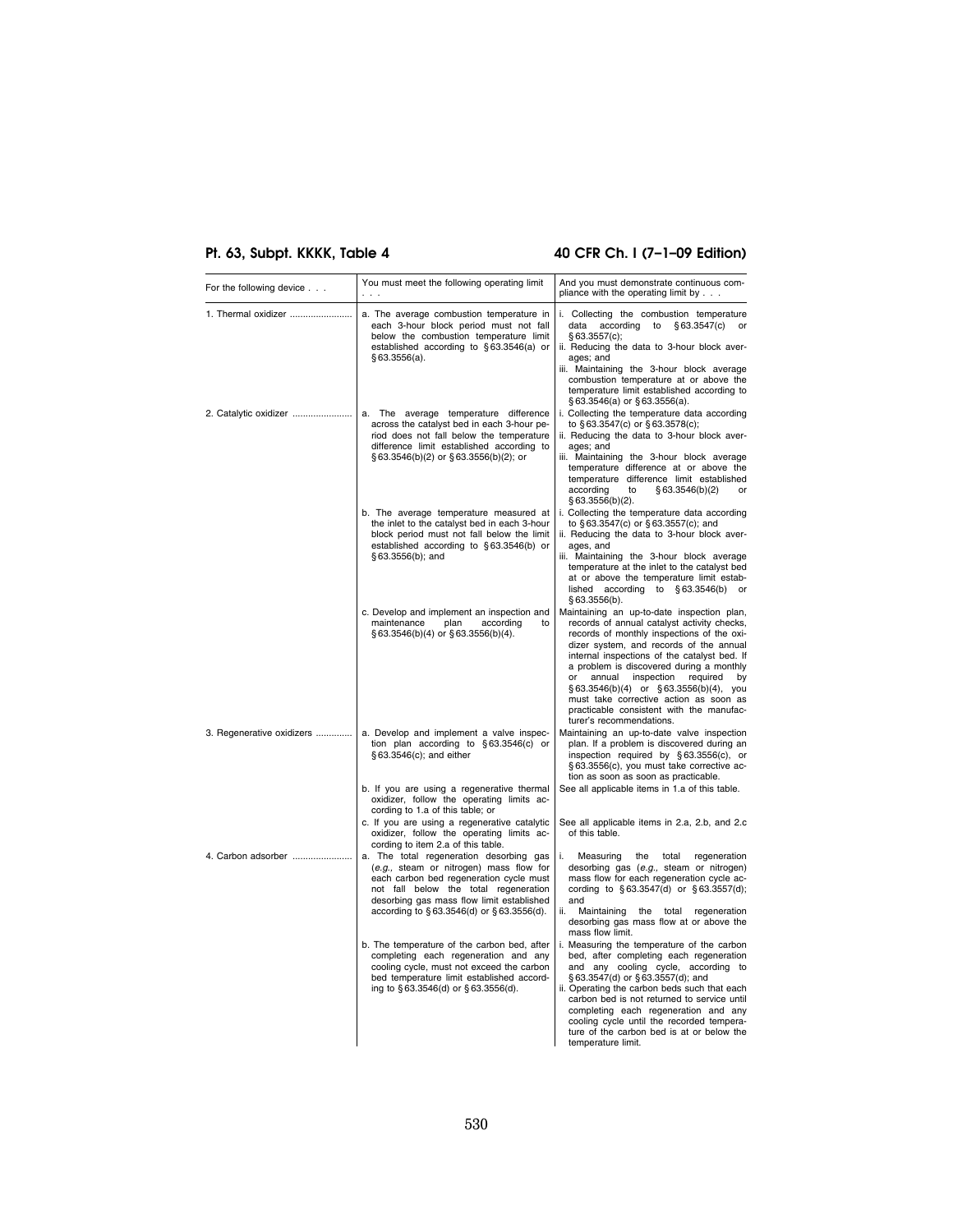# Environmental Protection Agency **Pt. 63, Subpt. KKKK, Table 4**

| For the following device                                                                       | You must meet the following operating limit                                                                                                                                                                                                                                                         | And you must demonstrate continuous com-<br>pliance with the operating limit by $\ldots$                                                                                                                                                                                                                                                                                                                                                                                                                                                                                                                                                                                       |
|------------------------------------------------------------------------------------------------|-----------------------------------------------------------------------------------------------------------------------------------------------------------------------------------------------------------------------------------------------------------------------------------------------------|--------------------------------------------------------------------------------------------------------------------------------------------------------------------------------------------------------------------------------------------------------------------------------------------------------------------------------------------------------------------------------------------------------------------------------------------------------------------------------------------------------------------------------------------------------------------------------------------------------------------------------------------------------------------------------|
|                                                                                                | a. The average condenser outlet (product<br>side) gas temperature in each 3-hour pe-<br>riod must not exceed the temperature limit<br>established according to §63,3546(e) or<br>§63.3556(e).                                                                                                       | i. Collecting the condenser outlet (product<br>side) gas temperature according to<br>§63.3547(e) or §63.3557(e);<br>ii. Reducing the data to 3-hour block aver-<br>ages; and<br>iii. Maintaining the 3-hour block average gas<br>temperature at the outlet at or below the<br>temperature limit.                                                                                                                                                                                                                                                                                                                                                                               |
| 6. Concentrators, including zeolite<br>wheels and rotary carbon ab-<br>sorbers.                | a. The average inlet temperature measured<br>from the desorption reactivation zone in<br>each 3-hour block period must not fall<br>below the limit established according to<br>§63.3546(f) or §63.3556(f).                                                                                          | i. Collecting the temperature data including<br>zeolite inlet temperature according to<br>§ 63.3547(f)<br>ii. Reducing the data to 3-hour block aver-<br>ages; and<br>iii. Maintaining the 3-hour block average<br>temperature at or above the temperature<br>limit.                                                                                                                                                                                                                                                                                                                                                                                                           |
|                                                                                                | b. The indicator of performance for the<br>desorption reactivation fan operation in<br>each 3-hour block period must not fall out-<br>side of the range established according to<br>§63.3547(f) or §63.3556(f).                                                                                     | i. Collecting the indicator data according to<br>§ 63.3547(f) or § 63.3557(f); and<br>ii. Maintaining the indicator data within the<br>range established.                                                                                                                                                                                                                                                                                                                                                                                                                                                                                                                      |
|                                                                                                | c. The nominal rotational speed of the con-<br>centrator in each 3-hour block period must<br>not fall below the speed established ac-<br>cording to §63.3546(f) or §63.3556(f).                                                                                                                     | i. Collecting the rotational speed according<br>to §63.3547(f) or §63.3557(f);<br>ii. Reducing the speed data to 3-hour block<br>averages; and<br>iii. Maintaining the 3-hour block average<br>speed at or above the rotational speed<br>limit.                                                                                                                                                                                                                                                                                                                                                                                                                                |
|                                                                                                | d. Develop and implement an inspection and<br>maintenance<br>according<br>plan<br>to<br>$\S 63.3546(f)(3)$ or $\S 63.3556(f)(3)$ .                                                                                                                                                                  | Maintaining an up-to-date inspection plan,<br>and records of annual adsorbent activity<br>checks. The results shall be compared to<br>historical results and/or results for new<br>adsorbents. If a problem is discovered<br>during the annual inspection required by<br>§63.3546(f)(3) or §63.3556(f)(3), you<br>must take corrective action as soon as<br>practicable consistent with the manufac-<br>turer's recommendations.                                                                                                                                                                                                                                               |
| 7. Emission capture system that is<br>a PTE according to $§ 63.3544(a)$<br>or $§ 63.3554(a)$ . | a. The direction of the air flow at all times<br>must be into the enclosure; and either                                                                                                                                                                                                             | i. Collecting the direction of air of air flow,<br>and either the facial velocity of air through<br>all natural draft openings or the pressure<br>drop across the enclosure; and<br>ii. Reducing the data collected each succes-<br>sive 15-minute period to 3-hour block<br>averages according to §63.3547(a)(1) and<br>(2) or $\S 63.3557(a)(1)$ and (2), as applica-<br>ble; and<br>iii. Maintaining the 3-hour block average fa-<br>cial velocity of air flow through all natural<br>draft openings or the pressure drop at or<br>above the facial velocity limit or pressure<br>drop limit, and maintaining the direction of<br>air flow into the enclosure at all times. |
|                                                                                                | b. The average facial velocity of air through<br>all natural draft openings in the enclosure<br>must be at least 200 feet per minute; or<br>c. The pressure drop across the enclosure<br>must be at least 0.007 inch $H_2$ 0, as estab-<br>lished in Method 204 of appendix M to 40<br>CFR part 51. | See items 7.a.i and ii of this table.<br>See items 7.a.i and ii of this table.                                                                                                                                                                                                                                                                                                                                                                                                                                                                                                                                                                                                 |